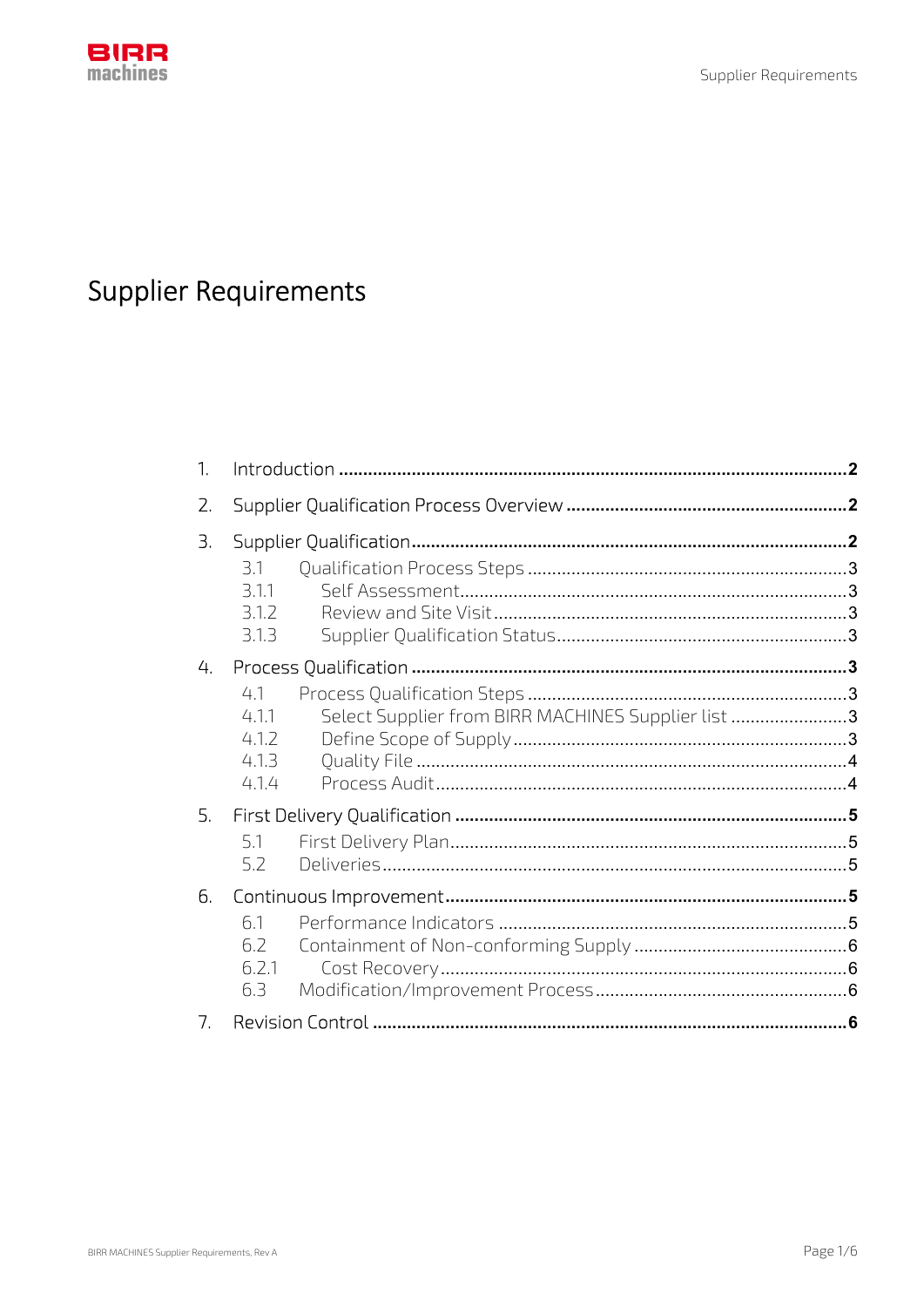

# 1. Introduction

This document describes the process by which a supplier of components, products, systems, and/or services can get qualified to supply BIRR MACHINES (BM).

The process starts with the initial qualification of the supplier, which permits BIRR MACHINES to determine if a new supplier meets the minimum requirements established by BIRR MACHINES and can be added to the BIRR MACHINES Supplier List. The next step covers the qualification of the Supplier's process (manufacturing, designing, sub-contracting) which will be used to supply BIRR MACHINES with a specific component, system, or service.

The qualification of the first delivery is performed next with approval of initial samples and deliveries. Finally, the last step of this process covers the measurement and improvement of the Supplier performance.

This process is meant to be a cooperative effort between BIRR MACHINES and its supplier to ensure and maintain good quality and deliveries throughout the supply chain. This is achieved by BIRR MACHINES working with the supplier to develop and maintain a controlled process which addresses BIRR MACHINES requirements, and ensures minimal quality costs for both BIRR MACHINES and the supplier.

#### **First Delivery** Continuous Supplier **Process** Qualification Qualification Qualification Improvement **SUPPLIER Develop** Self **Modifications/ Quality File Deliveries** Assessment **Improvements** Yes **Site Visit** Performance **First Delivery** Quality File No Critical No Indicators Delivery Required Requirements Define Approved? Yes Scope of supply **Process Audit** Rating **BM** Performed Adjustment **Select Supplier Supplier List** By BM

# 2. Supplier Qualification Process Overview

# 3. Supplier Qualification

The initial step in Supplier Qualification is based on these Supplier Requirements and the Supplier Qualification Questionnaire. All key Suppliers are required to complete the Supplier Qualification Questionnaire and return it to BIRR MACHINES. This provides us with the basic information about our Suppliers. Based on the Questionnaire responses, the Supplier may be visited by BIRR MACHINES to validate information provided in the Questionnaire. The local BIRR MACHINES unit will review the information and determine if the Supplier will be added to the Supplier List. This qualification is valid for one particular Supplier site.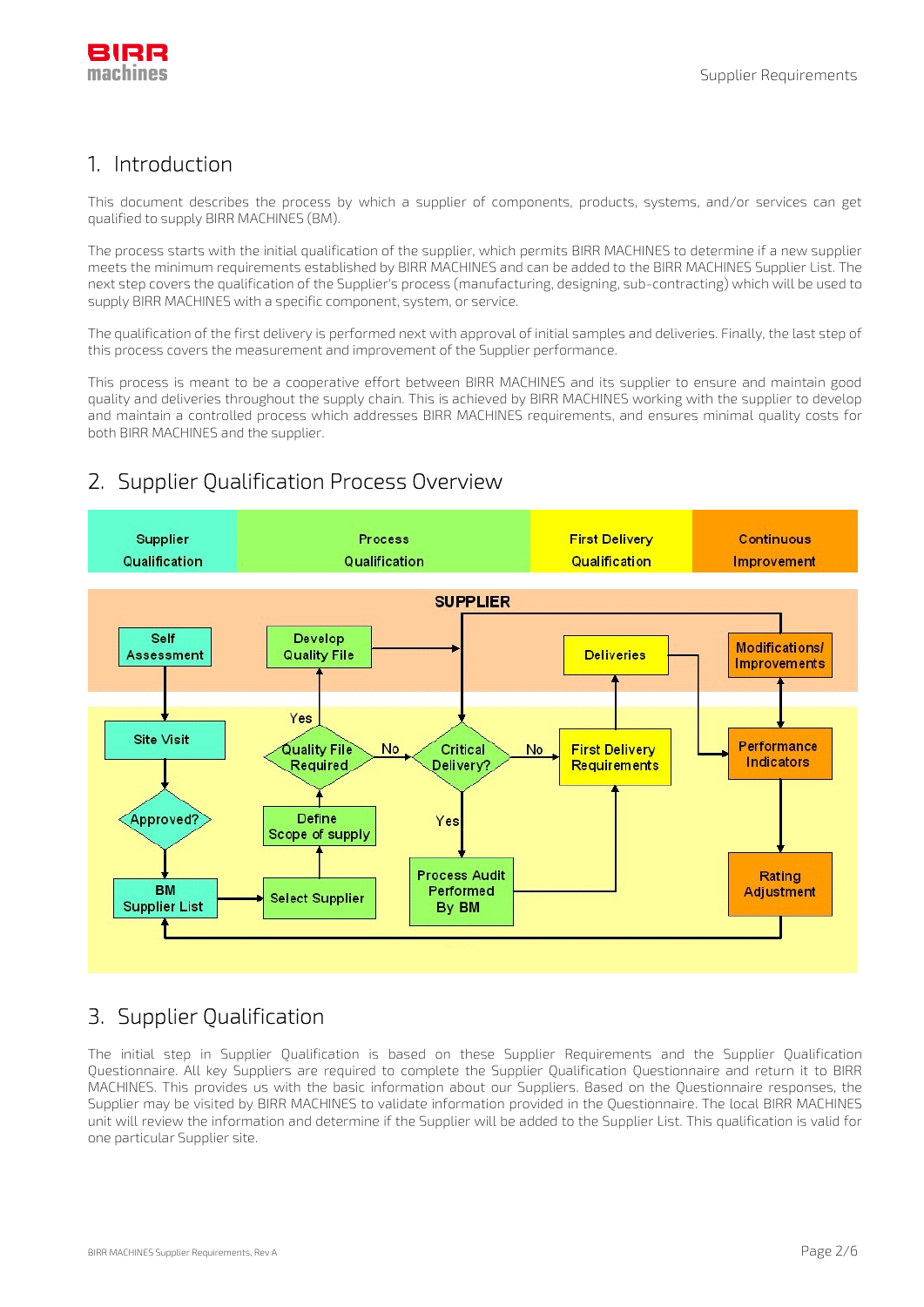

### 3.1 Qualification Process Steps

#### 3.1.1 Self Assessment

Suppliers must fill in the questionnaire and respond to all questions. Include:

- Documentation to support their self-assessment,
- a comment explaining a 'partial' or 'no' response,
- current actions being taken to address weak areas (enter this on the Summary Sheet)

Once completed, the questionnaire and all supporting documentation are to be sent to BIRR MACHINES.

#### 3.1.2 Review and Site Visit

BIRR MACHINES will review the questionnaire, supporting documents, and action plans sent by the supplier. BIRR MACHINES will decide whether it is necessary to perform a counter-assessment at the supplier site or to directly approve the supplier based on information provided. BIRR MACHINES reserves the right to adjust the score of individual questions based on its evaluation of the information provided by the supplier.

#### 3.1.3 Supplier Qualification Status

Suppliers can determine their potential qualification status by looking at the Summary Sheet of the Supplier Qualification Questionnaire. According to the qualification level achieved you can see below the actions that need to be taken.

Rejected: Your score is under 50%: your company is too far from BIRR MACHINES requirements. If and when you have implemented corrective actions which permit you to reach a score of more than 50%, you can get in touch with BIRR MACHINES again.

Under Development: Your score is between 50% and 80%: you can be part of the BIRR MACHINES Supplier List, provided your Quality, Costs and Delivery (QCD) performance is best in class and you have a plan to reach 80% within one year.

Qualified: Your score is above 80%: you can be part of the BIRR MACHINES Supplier List, provided your Quality, Costs and Delivery (QCD) performance is best in class. We will ask you to implement continuous improvement plans to increase your score year over year.

The decision to include a supplier on the BIRR MACHINES supplier list will be based on the combination of the score and the action plan to address weak areas.

# 4. Process Qualification

In this section we will look at the process (manufacturing, designing, sub-contracting), which will be used to supply BIRR MACHINES with a specific component, system, or service. We are interested in making sure that the process used will meet all BIRR MACHINES Requirements and that it has all the necessary elements and checkpoints to ensure it remains under control. A controlled process is the key to good quality and deliveries. Some of the key tools in this section are the "Quality File" and the "Process Control Plan".

### 4.1 Process Qualification Steps

#### 4.1.1 Select Supplier from BIRR MACHINES Supplier list

BIRR MACHINES will select a supplier from the BIRR MACHINES Supplier List, based on its technical ability to supply a specific component, system, or service, and to meet Quality, Costs and Delivery criteria.

#### 4.1.2 Define Scope of Supply

BIRR MACHINES unit determine the Scope of Supply to be sourced. Based on the risk associated with the supply, BIRR MACHINES will determine the level of control and follow-up required by BIRR MACHINES and will decide on the requirements for a Quality file and/or a Process Audit. (i.e. the Quality File is not required for Suppliers of standard, catalog items or products.)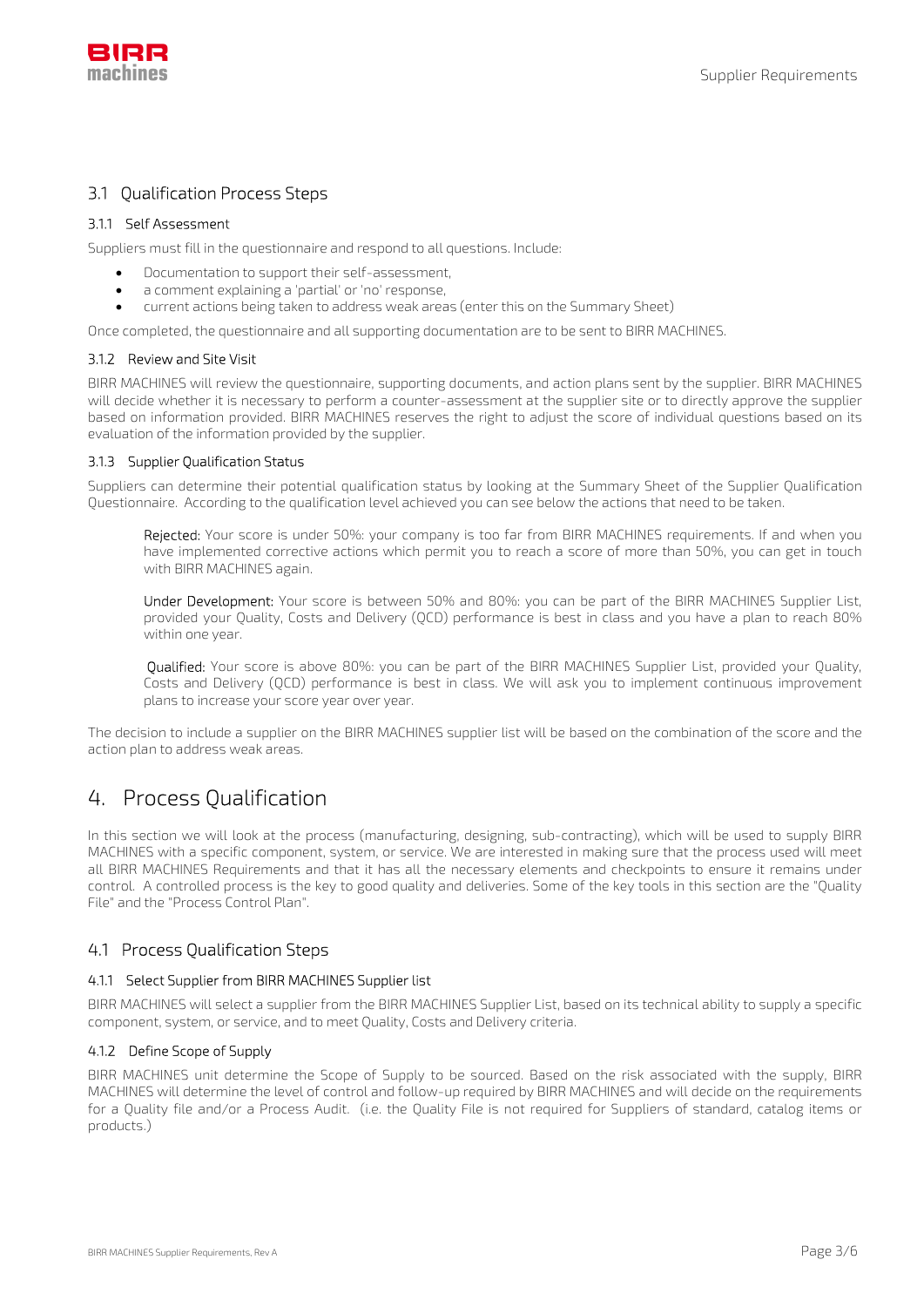

#### 4.1.3 Quality File

Suppliers will create a Quality File to maintain all the relevant information related to the scope of supply. The quality file should include:

4.1.3.1 Basic Documents

Minimum required documents to be contained in the Quality File:

- Drawings and specifications (The supplier must maintain the latest revisions of the BIRR MACHINES drawings and specifications as part of the quality file)
- Purchase Order and Purchase order changes

#### 4.1.3.2 Additional Documents

The quality file may also include additional documents based on the complexity and criticality of the scope of supply to BIRR MACHINES. As these documents are created, they should be added to the Quality File. Some of these documents are described below: (Product Design documents are only required if the Supplier has responsibility for the design of the Component Product).

- Products Design Development Plan: Suppliers shall document plans that identify the responsibility for each design and development activity, as well as a precise planning, which matches BIRR MACHINES project needs. The plans shall describe or reference the design and development activities and shall be updated immediately as the design evolves.
- Product Design Review: Design output shall be documented and expressed in terms of requirements, calculations, and analysis. The design review shall verify that all requirements have been met by the design output.
- Product Design Change: Suppliers shall establish and maintain procedures for the identification, documentation, and appropriate review and approval of all changes and modifications to a design. For BIRR MACHINES specific component, systems, or services, BIRR MACHINES must approve all changes prior to implementation.
- Approved Sub-Supplier List: Suppliers will establish the list of sub-suppliers that have been approved using their own internal supplier qualification process.
- Sub-Supplier Initial Sample Approval: Suppliers will maintain approved samples of key components, products, or systems manufactured by their sub-suppliers, which will be used in the supply of the BIRR MACHINES component, system, or service in question. Initial Samples reports shall be kept by the supplier at BIRR MACHINES's disposal.
- Process Control Plan: Suppliers shall map out the process to be used to supply the component, system, or service to BIRR MACHINES. For each step in this process (or component used in that step), the plan should include: component/process step number, operation description, production equipment, characteristics to be controlled, methodology for measurement including tolerances, measurement equipment, size and frequency of measurement sample, corrective action procedure.
- Gauge Capability Study: Suppliers shall control, calibrate, and maintain inspection, measuring, and test equipment, whether owned by the Supplier, on loan, or provided by BIRR MACHINES, to demonstrate the conformance of the product to the specified requirements. Equipment shall be used in a manner, which ensures that the measurement capability is known and is consistent with the required measurement capability.
- Process/Product Capability Study: Suppliers will determine if they are capable of meeting the material, component, system, or service requirements as provided in the BIRR MACHINES contract and that the proposed process for creating the component, system, or service is capable of meeting all requirements.
- Preventive Maintenance Plan: Suppliers will keep their preventive maintenance plan for all equipment involved in the creation of the component, system, or service in question, at BIRR MACHINES's disposal.
- Process Failure Mode Effects Analysis: Suppliers will utilize the FMEA tool to analyse the process used to fulfil the scope of supply and determine potential failure modes. These failure modes will be reviewed for adequate controls and modifications to the Process Control Plan may be necessary as a result of the analysis.

#### 4.1.4 Process Audit

For critical components, products, systems, or services, BIRR MACHINES will perform a process audit at the supplier site according to BIRR MACHINES Process Audit questionnaire. The process audit is meant to evaluate the process described in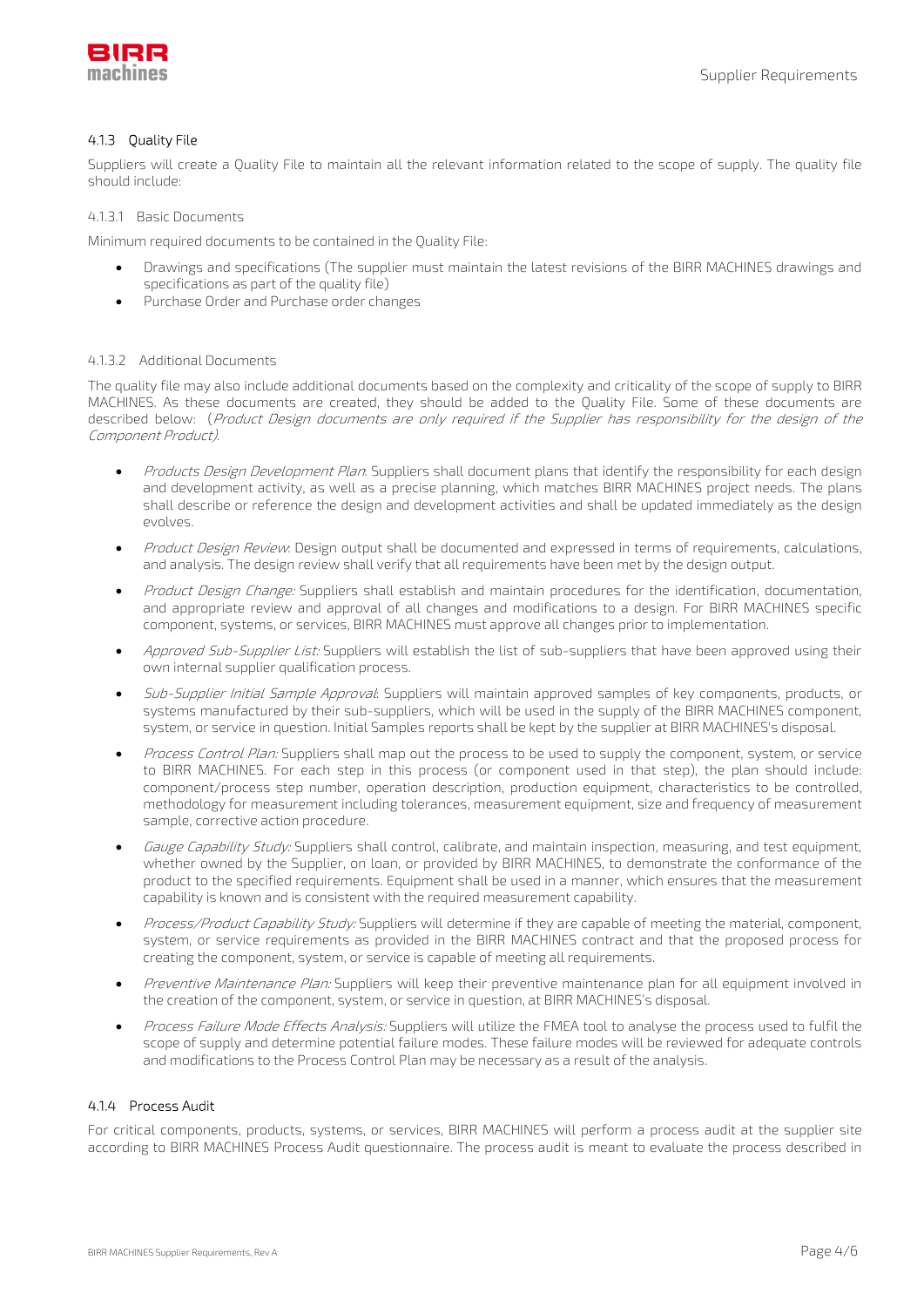

the Process Control Plan and observe its effective implementation and capability to deliver good quality and delivery of the scope of supply.

This audit will be performed prior to initial supply. BIRR MACHINES may perform Process Audits on a regular basis to ensure there is no deviation over time. Process audits may also be performed by BIRR MACHINES in case of recurring nonconformances, or any other reason at BIRR MACHINES discretion.

Suppliers commit to give full access to their processes, documents and personnel during the Process Audits.

A process is considered as qualified for similar material, components, products or systems produced according the same process, at the same supplier site.

# 5. First Delivery Qualification

### 5.1 First Delivery Plan

Supplier will develop a plan to monitor the initial delivery of components, products, systems or services to ensure that the manufacturing/delivery process is generating the quality level expected by BIRR MACHINES. The plan may involve submittal of initial samples or demonstration of services by the supplier.

Initial samples, if required, must be manufactured with the final means and be representative of the normal production components and/or systems. They must be dispatched on time for the attention of BIRR MACHINES Supply Chain Management department. A specific label 'Initial Samples' with at least the following information: quantity, number, and index of the drawing, will be provided by the Supplier.

BIRR MACHINES will use its own means to carry out the checking of the measurements presented by the Supplier and will check of the scope of supply under practical conditions of use. BIRR MACHINES will issue the results to Suppliers.

The plan should include necessary actions to detect and contain any non-conformity. This containment plan should be submitted and approved by BIRR MACHINES.

### 5.2 Deliveries

Once approved, Supplier can deliver the scope of supply to BIRR MACHINES.

# 6. Continuous Improvement

Once deliveries of the component, system, or service have started, BIRR MACHINES will monitor the Supplier's performance to establish a trend of Continuous Improvement. Quality and On-Time Delivery are the minimum metrics which will be tracked for Supplier performance. Additional performance measures may be required by certain BIRR MACHINES units.

Resolution of non-conformances in the supply to BIRR MACHINES will be addressed in a manner that will best support BIRR MACHINES's requirements. Expenses associated with supply non-conformances will be the responsibility of the Supplier.

### 6.1 Performance Indicators

BIRR MACHINES will monitor supplier's performance and report it on a regular basis.

Supplier Performance Indicators are as follows:

- **•** Product Quality: % defect free deliveries received
- On-time delivery: % of all shipped received complete and on time, based on agreed Incoterms

Suppliers are expected to work with BIRR MACHINES to improve performance and/or process capability where needed. BIRR MACHINES may modify the level of control exercised based on the Suppliers on-going performance. In cases of repeated poor performance or failure to improve, suppliers will be removed from the BIRR MACHINES Supplier List.